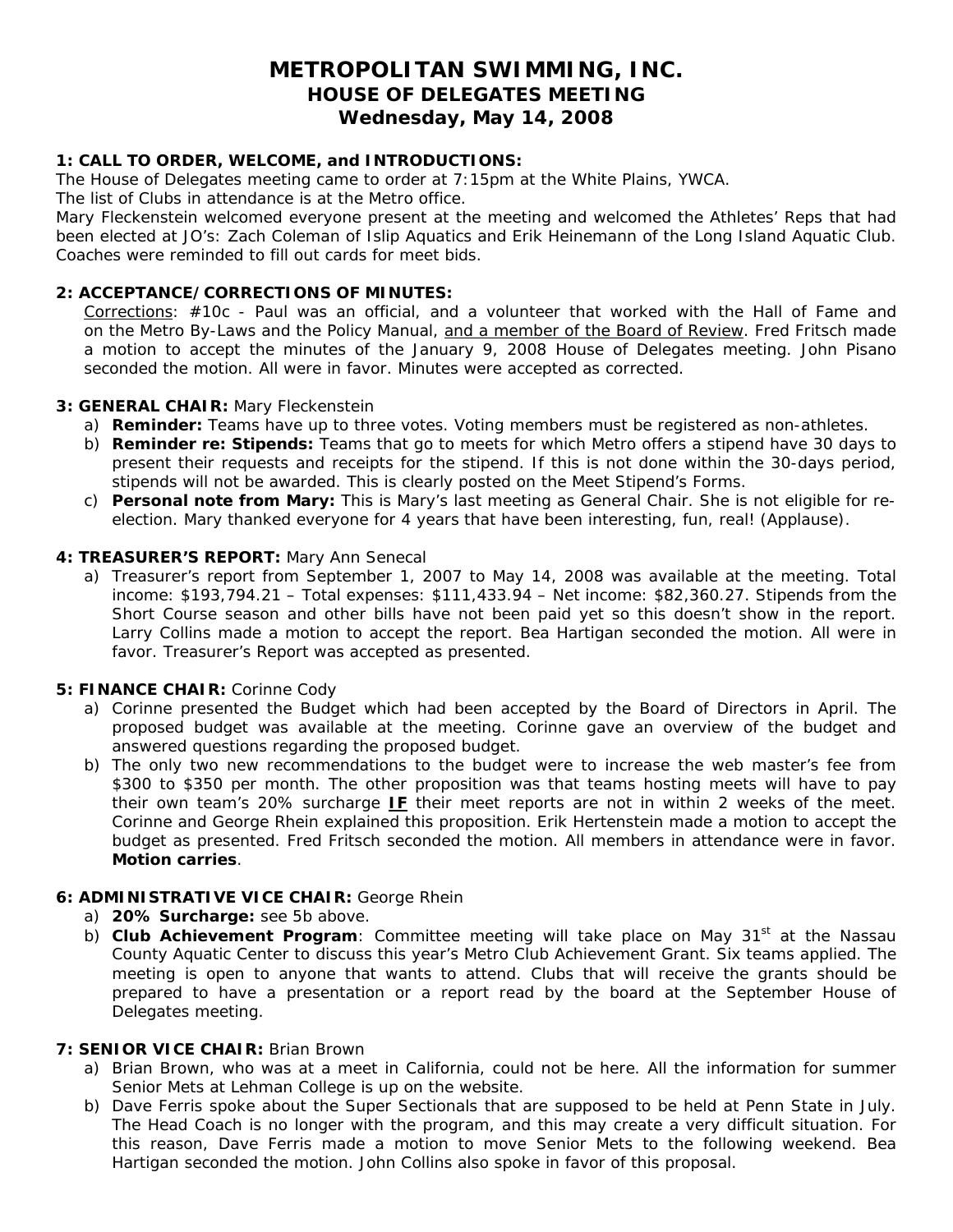- *c)* David Ellinghaus read an email sent by Brian Brown to Monique Grayson on Friday May 9th. *The 2008 LCM Senior Mets should look like this (please make the changes in the meet information):* 
	- *1) 7 lanes of prelims competition, 1 lane continuous warm up/warm down*
	- *2) 8 lanes of finals competition, 3 finals heats—10 minute break after each event (women & men)*

*3) Top 8 relays swim at night only, all other relays swim in the morning We will not be changing the date or the venue at this time (I have been asked to look into this).*  Dave added that there are other meets already on the schedule for the weekend after Senior Mets, and that we have a contract with Marty Zwiren to host Senior Mets at Lehman College July 10-14.

- d) Richie Finkelstein added that many of the YMCA's are looking at Senior Mets to qualify for the Y Nationals. This would not be possible if Senior Mets was postponed to the following weekend.
- e) Mary asked to do a straw vote to see if we should continue looking into this or not. Vote resulted in 12 in favor of pursuing this, and 26 against it. **We will keep Sr. Mets as originally scheduled**.

#### **8: AGE GROUP CHAIR:** Bob Vializ and Edgar Perez

a) Short Course Eastern Zone All-Star Meet. Edgar said that Metro won the Eastern Zone SC All-Star meet in Buffalo. Metro boys finished first. Girls finished 3<sup>rd</sup>. Metro lead from Day 1! We had great coaches at the meet. (*Applause*)

## **9: COACHES' REPRESENTATIVES:** Scott Bartleson

- a) **"Metropolitan Age Group Coach of the Year"**: **Dragos Coca** of La Guardia Aquatic Club was elected and will receive his award at the Metropolitan Hall of Fame dinner.
- b) **Reminder:** It is each coach's responsibility to keep their certifications up-to-date. It is not Metro's responsibility! Coaches must make sure that they have an up-to-date card with them before going on the pool deck.

#### **10: ATHLETES REPRESENTATIVE:** Erin Kiernan and Chris Finnegan

a) Mary says "Thank You" to Erin Kiernan and Chris Finnegan, our out going athletes representatives. Our new athletes' reps. Are Zach Coleman and Erik Heinemann (who was in attendance).

## 11: TECHNICAL PLANNING: David Ellinghaus

- a) **Proposed 2009 Championship Meet Calendar**: Dave Ellinghaus made a motion to adopt the 2009 championship schedule as proposed:
	- Senior Mets February 19-22
	- Zone "Qualifier" February 27-March 1
	- Silver Championships March 6-8
	- 8-Under Championship March 14-15
	- Age Group March 20-22
	- Junior Olympics March 27-29
	- Eastern Zone Meet April 2-4
	- Rich Finkelstein seconded the motion. Vote by show of hands: all in favor. **Motion carries**.
	- b) **The qualifying times for Metro championship meets** have been updated for the 2008 Long Course season and the 2008-2009 Short Course season. They are available on the Metro website. For the 2008 Long Course championship meets, the LC Meter qualifying times have been updated based on the 2007 LC meet results. The SC Yard qualifying times for the 2008 Long Course championship meets will be the same as the 2008 Short Course Senior Mets and 2008 Short Course JO qualifying times. The SC Meter qualifying times are based on the SC Yard times.
	- c) **Technical Planning Proposals:** All motions made by David Ellinghaus
		- a. Beginning with the 2008 LC Senior Mets, scoring for both the LC and SC meets will be to  $16<sup>th</sup>$  place. A non-scoring Bonus Consolation Final ("C" Final) will still be run at both meets but will be limited to swimmers ages 18 & under.

*Rationale:* This will preserve the team championship concept of Senior Mets while also providing a greater opportunity for Metro's 18 & under swimmers to earn a second swim. Erik Hertenstein seconded the motion which was approved by all. **Motion carries**.

b. Beginning with the 2008 LC Senior Mets, only the Top 8 seeded relays will swim at Finals. All other relays will swim at Prelims.

*Rationale:* Most of the swimmers competing in Top 8 seeded relays qualify to swim at finals in individual events; while many of the swimmers in relays seeded 9-16 do not qualify to swim at finals in individual events.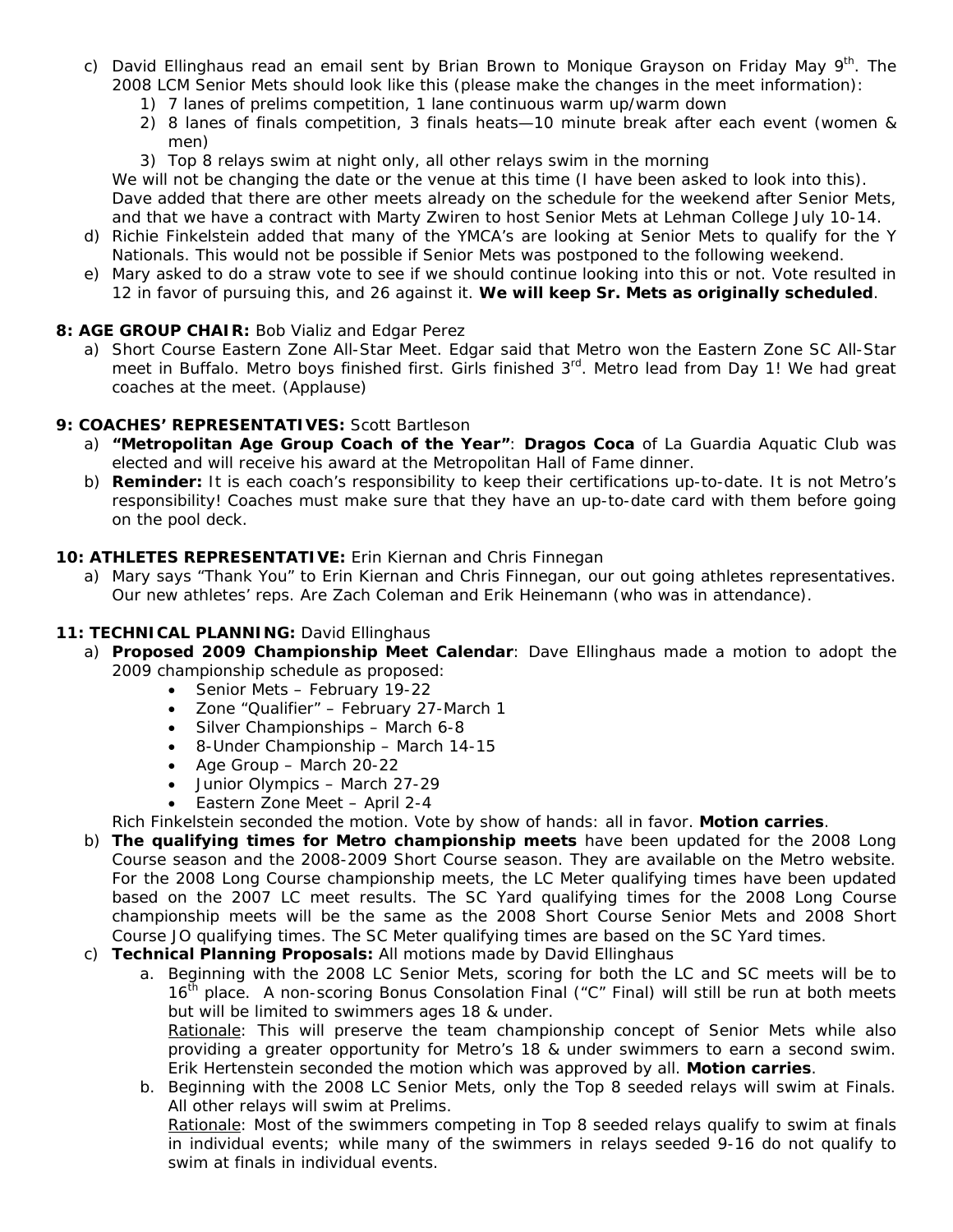Al Scott seconded the motion which was approved by all. **Motion carries.**

c. Beginning with the 2009 SC Senior Mets, all relay entries must be accompanied by proof of time. Beginning with the 2010 SC Junior Olympics, all relay entries must be accompanied by proof of time. Composite times may be used.

*Rationale:* This will help ensure that relays at Metro championship meets are properly seeded and will allow the top relay teams to compete head to head.

- Ilan Noach seconded the motion which was approved by all. **Motion carries**.
- d. Beginning with the 2009 SC Senior Mets, bonus events will no longer be available.

*Rationale:* Too many swimmers are competing in each event and prelims are running too long. Swimmers have the opportunity to swim at other Metro championships meets if they do not earn Senior Met qualifying times.

Erik Hertenstein seconded the motion. Discussion followed about keeping the Bonus events.

David amended the motion and this will go back to technical planning to look at the cuts so that we can keep the Bonus events. Barry Roffer seconded the amended the motion. All were in favor. **This proposal will go back to Technical Planning**.

e. Beginning with the 2009 SC Junior Olympics, the 15-18 events will become timed finals and will be conducted in the afternoon sessions with the 10&Unders.

*Rationale:* First, many 15-18s with JO qualifying times do not attend the meet. Second, most of the scratches at JOs, during both prelims and finals, come for the 15-18 age group. A timed finals' format still allows those 15-18s who want to compete in JOs the opportunity to do so. In addition, this will help alleviate the logjam at prelims, which are too crowded and too long. Rather than severely tighten the cuts across the board, it allows us to tighten the cuts as needed while still preserving the true purpose of JOs, which is a top-level championship meet for Metro's age group (14&U) swimmers.

Bob Carlucci seconded the motion. All were in favor. **Motion carries**.

d) Championship meets' schedule and bids for 2009 will be under new business. The schedule will be added at the end of the minutes.

## **12: OFFICIALS CHAIR:** Paul Simco

- a) Paul was not in attendance at the meeting.
- b) Joe Stetz scholarship award winners will receive their awards at the Hall of Fame Dinner: Ryan Terbush (HAA) and Qing Li (TVSC) were selected as the two \$1000 scholarship recipients. Both Ryan and Qing will attend the Massachusetts Institute of Technology.

#### **13: ZONE TEAM COORDINATOR:** Barry Roffer

- a. Eastern Zones Long Course will be in Maryland in August. Buses have already been reserved.
- b. Zone fee for the summer Zones will not be set until later in July. We will give as much notice as we can. What was approved in the budget is the cap of what Metro will be spending for Zones. The fees for Zones will be set after the hotel, busses and meals are set. It will be posted on the website as soon as possible.

#### **14: REGISTRATION COORDINATOR:** Barry Roffer

- a) Reminder again that all coaches must send in their new certifications before their coaches' card expires so they can receive a new card on time – NO coaches should be allowed on deck without a current card!
- b) Background Checks important to get correct info: LSC is Metropolitan (MR) do not put USA Swimming as the LSC! New coaches must have background check completed before card can be issued. Coaches that have not passed or completed the background check cannot be on deck. A column of background check expiration dates was added to the Coaches Roster on the website. Renewal period is coming up (it will expire December 31, 2008 for most coaches). \$25 to redo it before it expires; link to redo it is on the USA Swimming website. It is good for 2 years.
- c) Registration must be done electronically with hard copy and fees to follow. NO hand written registration will be allowed. If you make a change on a swimmer, make sure to also renew the registration. "Changes" only will not officially register a swimmer!
- d) Transfers must be accompanied by \$5.

#### **15: HALL OF FAME:** Bea Hartigan

a) The Hall of Fame banquet will take place on Tuesday, May 20, 2008 at Riccardo's in Queens.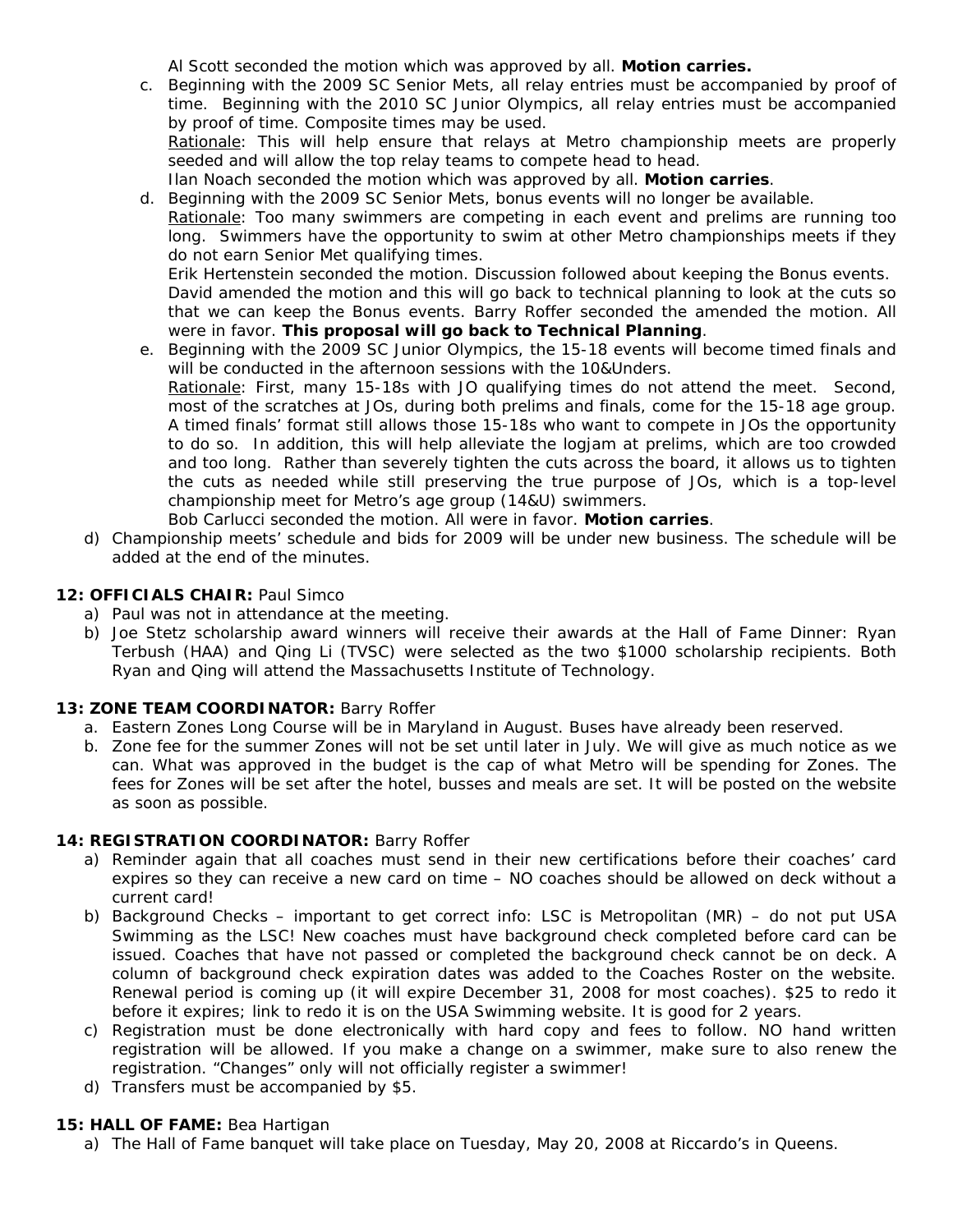- b) The new inductees are **Elsie Viets-Jennings, Francis X. Gorman, Woody Davis** and **Bea Hartigan**
- c) **Lia Neal** and **Annie Zhu** will also receive awards for setting new **National Age Group Records**.
- d) **Michael Morrissey** will receive the **Conoco Phillips Outstanding Service Award**

## **16: OLD BUSINESS:**

- a) Larry Collins asked if the Handbook was completed. Bea answered that it is not completed yet and that if the *draft* is still on the website, it should be taken OFF.
- b) Fred Fritsch asked if we will have someone appointed to replace Paul Fortoul on the Board of Review.

#### **17: NEW BUSINESS:**

- a. Becky Trenz, coach of the Newburgh Sharks, gave a short presentation regarding her dissertation proposal which has been approved by Fordham University, where she is a Doctoral Candidate. The study will look at how swimmers interpret their team: what they think of their coaches, the coaching style, and how that influences how long they will keep on swimming; how satisfied they are, and how much they improve during the course of the season. Becky would like to email coaches and ask them if it's OK to come and give a brief presentation to the team and pass on material. Swimmers that will be interested will have to get parents approval and fill out a form. Becky would like to do that during the summer. Swimmers that will participate will receive a Speedo poster of their choice. The study will be made public after it is done. Anyone interested in participate in the study can email Becky at [wakeupswim@aol.com](mailto:wakeupswim@aol.com)
- b. Dave Ferris spoke about a meeting he attended in Reston, Virginia on May 3<sup>rd</sup>, after the Eastern Zone Meeting. This meeting was hosted by Peter Clark (EZ representative from USA Swimming), and brought together some Eastern Zone coaches with the intent of starting a Senior Circuit. Mark Shubert was also in attendance at the meeting. This is still in the works. There have been a number of complaints about the Sectional meets and Super Sectional meet. An initial program is in the works to look at Senior Circuit meets that would bring together swimmers at the Senior Level only. This is necessary to have a high level of competition for those swimmers. We need to try to have more swimmers from the East attending high level meets. This would probably start next year.
- c. Bids for the 2008-2009 season (is attached at the end of the minutes).

Reminder: Teams that bid on a Distance meet must review the criteria for stipend that are posted on the Metro website. It is very specific. Make sure that you do it **within 30 days** and make sure that you have met all the criteria. You can't add events to the list or subtract from it. Teams that bid on a specific Distance meet today are the only ones eligible for stipend. Each team is only eligible for one stipend even if they run more than one distance meet. Eight (8) teams bid for distance meets for 2008-09. Invitationals are not eligible for distance stipend.

- d. Championship Meets' site Bids:
	- Lehman is available for **Sr. Mets** (Feb. 19-22) and **Zone Qual**. (Feb. 27-March 1) Metro will run these two meets at Lehman.
	- **Silver Championships** (March 6-8): North: VAC and  $\overline{\text{GOP}}$ ; Central: APEX; South: TVSC
	- 8-Under Championships (March 14-15):  $\Theta$ WA at NGAG and BAD at Lehman
	- **Age Group**: 4 sites Reminder: Farmingdale and Lindenhurst **MUST** go to South/Nassau **North**: NYSA – **Central**: APEX – **South/Nassau**: no bid yet -TBA – **East/Suffolk**: CSC Site for Age Group South/Nassau will be tabled for 30 days.
	- **Junior Olympics**: OWA bid on the meet (March 27-29 @ NCAC) but the Age Group Chair made a recommendation to table this and keep the bid open at this time. Are we going to have the use of Nassau County Aquatic Center? Long discussion followed about JO short course of March 2008. The change in format (see above – technical planning) should alleviate the timelines problems.
- e. **Recommendations**: The following was posted for about a month on the Metro Web-site: "The Metropolitan Swimming Board of Directors is making the following recommendation for change in By-Laws' vote at the House of Delegates' Meeting. Copies were available at the meeting. *The position of General Chair will be elected for a one year term in 2008. In 2009, the position of General Chair will be elected for a term of two years, continuing to be elected in odd years.* Reasoning: The Board feels that the two top positions in Metro (General Chair and Admin. Vice Chair) should not be elected in the same year, but to have them elected in opposite years. This will create an atmosphere of continuity on the board, with one of two positions having a full year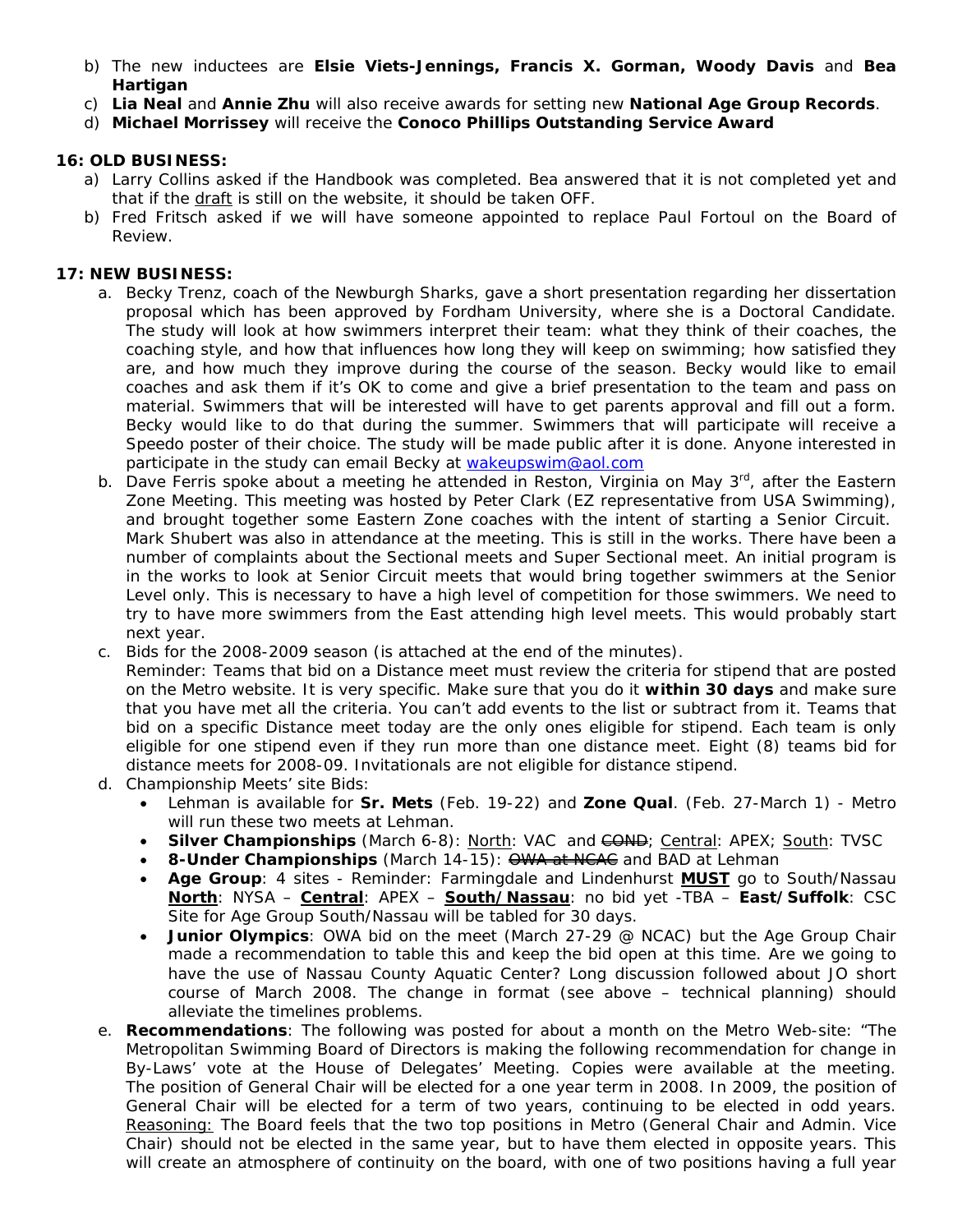in office for the transition. It is also noted that anyone who is being considered for appointment or nomination for a position should agree to:

1- Perform the duties of the position, and in a timely manner.

2- Agree to attend all Boards Meetings, all Executive Committee meetings, all House of Delegates meetings, and if the position is one so designated, attend the annual convention."

Long discussion followed re: the By-Laws and the way the above recommendations were voted on by the Board through emails instead of a face to face meeting. Comments were also made regarding the fact that this must be approved by Nationals first. Questions also on terms limits (2 terms of 2 years maximum). George Rhein answered that we came up with this motion because it was recommended to us by Nationals. The recommendations were posted on the website for 30 days. Ray D'Annolfo also questioned the fact that it was done by emails and posted on the website instead of mailed to each member. Mary Fleckenstein answered that times had changed and that almost everything is now done through emails and posting on website. Bea Hartigan mentioned that until the By-Laws are changed we can't supersede them: it must be send by mail, postage paid, at least 30 days in advance. **This motion is tabled at this time.** 

- f. Carle Fierro came in front of the board to talk about what's happening with her brother Kip, who needs to have surgery to reduce the size, and stop the bleeding, of a 4" congenital AVM which has given him epileptic seizures. The veins that are pumping the blood out are shutting down, provoking a stroke-like condition. Kip has been at Burke and is doing extremely well. However, he will need the surgery at Cornell and will then go back to Burke for rehab. There is also a big concern to try to save Kip's vision. All our thoughts are with him. Kip loves having visitors. Best time is after 4pm during the week, Saturday afternoon and all day Sunday (room 208 east).
- g. Ray D'Annolfo and the Nominating Committee presented the **slate of officers** for election. Erik Hertenstein seconded the motion to accept the following members for a two-year term. All voting members were in favor – **Slate of officers was accepted as voted on by acclamation**.
	- 1) General Chair: Bob Vializ
	- 2) Administrative Vice Chair: George Rhein
	- 3) Senior Chair: Brian Brown
	- 4) Finance Chair: Corinne Cody
	- 5) Secretary: Monique Grayson

Seeing that no races were contested, Mary Ann Senecal moved that the secretary cast one ballot for each office. All were in favor. **Congratulations to all.**

The Nomination Committee also presented the following **slate of officers** for election:

- 1) Coaches Rep: Scott Bartleson stepped down suddenly. The Coaches Rep should have been elected at SC Senior Mets. It was not done at the time. Two candidates: Larry Collins and Bea Hartigan. They both introduced themselves then stepped out of the room while the coaches voted by show of hands. Result of the vote: **Larry Collins**.
- 2) Ray D'Annolfo mentioned that we will need athletes Reps. for the Review Board. Fred Fritsch asked who will replace Paul Fortoul on the Review Board. The new General Chair will appoint someone to replace Paul.

Congratulations to all the officers mentioned above. They will serve for a two-year term.

Bob Vializ took over the meeting at this time and asked for a round of applause for Mary Fleckenstein, our outgoing General Chair. Bob thanked Mary for all she did for Metro during the past four years. He mentioned that the organization had grown and done very well under Mary's leadership and that we were able to take care of many important problems. We were especially able to handle problems related to Non-Profit and Corporate Government that many LSC's all over the Country are wrestling with now. We still have a lot to do but Mary took on a huge task and made this organization run a lot more efficiently. Thank you Mary!

A motion to adjourn the meeting at 9:17pm was, seconded, and approved by all.

## **House of Delegates Meetings 2008-2009:**

- **September TBA, 2008 Mandatory meeting for all clubs date and time TBA at the White Plains YWCA – one athletes' rep (13 & over) per team must be present.**
- **January TBA, 2009 7:00pm at the White Plains YWCA Bid meeting**
- **May TBA, 2009 7:00pm at the White Plains YWCA Bid meeting**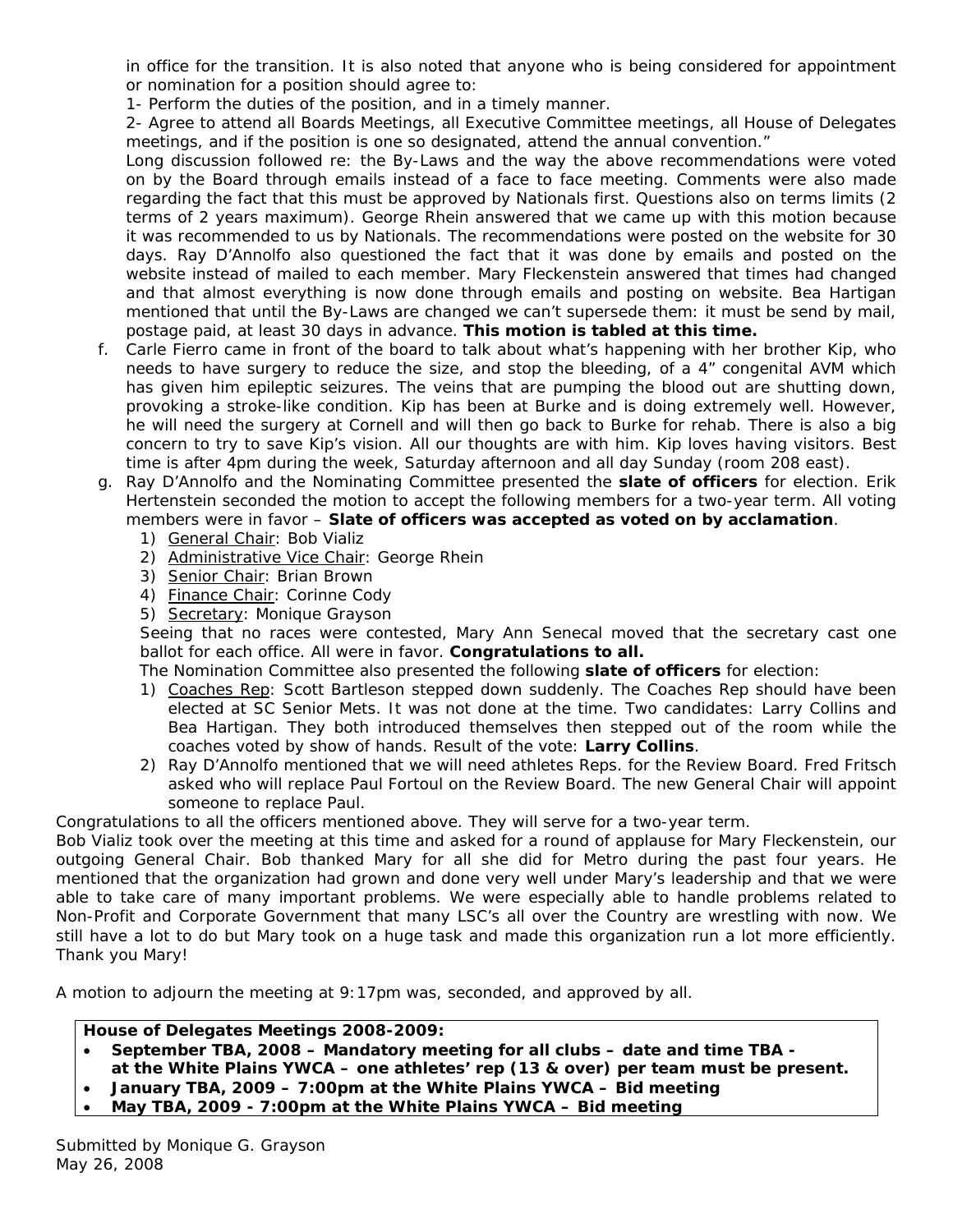# **METROPOLITAN SWIMMING, INC. 2008-2009 TENTATIVE CALENDAR**

|                  | <b>SEPTEMBER:</b> |                                                                                |
|------------------|-------------------|--------------------------------------------------------------------------------|
|                  | 20:               | Mandatory House of Delegates Meeting: at White Plains Y                        |
|                  | 28:               | Monroe Woodbury 12-Under meet - 2 sessions at Monroe-Woodbury Middle School    |
|                  |                   |                                                                                |
| <b>OCTOBER:</b>  |                   |                                                                                |
|                  | $3 - 4:$          | Suffern Sea Lions "Autumn Sunrise Meet" - 3 sessions                           |
|                  | 10:               | DDF & WSSC - Distance meet - 1 session at Washingtonville                      |
|                  | 11:               | Suffolk County ASCSC Relay Carnival (closed)                                   |
|                  | $11 - 12:$        | BGNW Marlins Fall Starter - no 8 & under - 3 sessions                          |
|                  | $11 - 12:$        | DDF & WSSC "Nifty-Fifties" - 4 sessions at Washingtonville                     |
|                  | 12:               | Flushing YMCA - Distance Meet                                                  |
|                  | 17:               | Middletown Rec. - Distance Meet - 2 sessions                                   |
|                  | $17-19:$          | Marist Swim Club - 5 sessions                                                  |
|                  | 18:               | Newburgh Sharks - Annual Red, White & Blue - 2 sessions                        |
|                  | 18:               | Middletown Rec. Season Starter - 2 sessions                                    |
|                  | $18-19:$          | Flushing Y - Junior Swim Championships                                         |
|                  | $18-19:$          | Three Village Swim Club - Ann Wycoff Meet - 2 sessions each day                |
|                  | $18-19:$          | Asphalt Green Season Starter Invitational - 2 sessions each day                |
|                  | 19:               | Badger Swim Club Halloween Meet at Lehman - 2 sessions                         |
|                  | 24:               | Condors Swim Club - Distance Meet - 1 session                                  |
|                  | $25 - 26$ :       | Condors Swim Club Fall Festival - 4 sessions                                   |
|                  | $24 - 26:$        | YWCA Middies "Shriek or Swim" Meet- 5 sessions                                 |
|                  | $24 - 26:$        | Long Island Express - 5 sessions                                               |
|                  | $25 - 26:$        | LIAC -Invitational - 4 Sessions at NCAC                                        |
|                  |                   |                                                                                |
| <b>NOVEMBER:</b> |                   |                                                                                |
|                  | 1:                | Old Westbury Aquatics - 12-Under - 1 session $@$ NCAC                          |
|                  | 1:                | Big Blue Harvest Relays and Sprints - 2 sessions                               |
|                  | $1-2:$            | Pace Setters - 1 session each day                                              |
|                  | $1-2:$            | Connetquot "Halloween Meet" - 1 session each day                               |
|                  | $1 - 2:$          | New York Sharks - 4 sessions at Felix Festa                                    |
|                  | 8:                | Sachem Swim Club Fall Meet - 2 sessions                                        |
|                  | 8:                | BGNW Marlins - 8 and Under Mini Meet - 1 afternoon session                     |
|                  | $8-9:$            | Asphalt Green "NYC Open" Invitational - 5 sessions - LCM Prelims; SCY Finals   |
|                  | 9:                | BGNW Marlins <b>Distance</b> Meet - 2 sessions                                 |
|                  | $14 - 16:$        | Gael Aquatic Club at IONA - 9 and Over Age Group Meet - 5 sessions             |
|                  | $14 - 16:$        | Viking Aquatic Club - Viking Classic - 6 sessions @ Valley Central Natatorium  |
|                  | $21 - 23:$        | Aqua Gems $-$ Early Bird Meet $-$ 5 sessions @ Orange County Community College |
|                  | $21 - 23:$        | Flushing YMCA - Big Apple Classic - 5 sessions                                 |
|                  | 23:               | Hauppauge - 2 sessions                                                         |
|                  | 28:               | Asphalt Green - Butterball Burn-off - Distance Meet - 2 sessions               |
|                  | $28 - 30:$        | Long Island Express - 5 sessions                                               |
|                  | $28 - 30:$        | YWCA Middies "ThanksSwimming" Meet - 7 sessions                                |
|                  | 29-30:            | Long Island Aquatic Club - Thanksgiving Classic at NCAC - 4 sessions           |
|                  |                   |                                                                                |
| <b>DECEMBER:</b> |                   |                                                                                |
|                  | $4-6:$            | <b>USA Swimming Short Course Championships (Atlanta, GA)</b>                   |
|                  | 7:                | <b>USA Swimming LC Time Trials (Atlanta, GA)</b>                               |
|                  | $6 - 7:$          | Pace Setters - 2 sessions (1 each day)                                         |
|                  | 5:                | Connetquot: Holiday meet - Distance                                            |
|                  | $6 - 7:$          | Connetquot: Holiday meet - 4 sessions                                          |
|                  | $6 - 7:$          | Asphalt Green - Holiday Qualifier Invitational - 4 sessions                    |
|                  | 5:                | New York Sharks Holiday Madness - Distance session                             |
|                  | $6 - 7:$          | New York Sharks Holiday Madness - 4 sessions                                   |
|                  | $6 - 7:$          | BGNW Marlins - Holiday Meet - no 8 & under - 3 sessions (1 Saturday; 2 Sunday) |